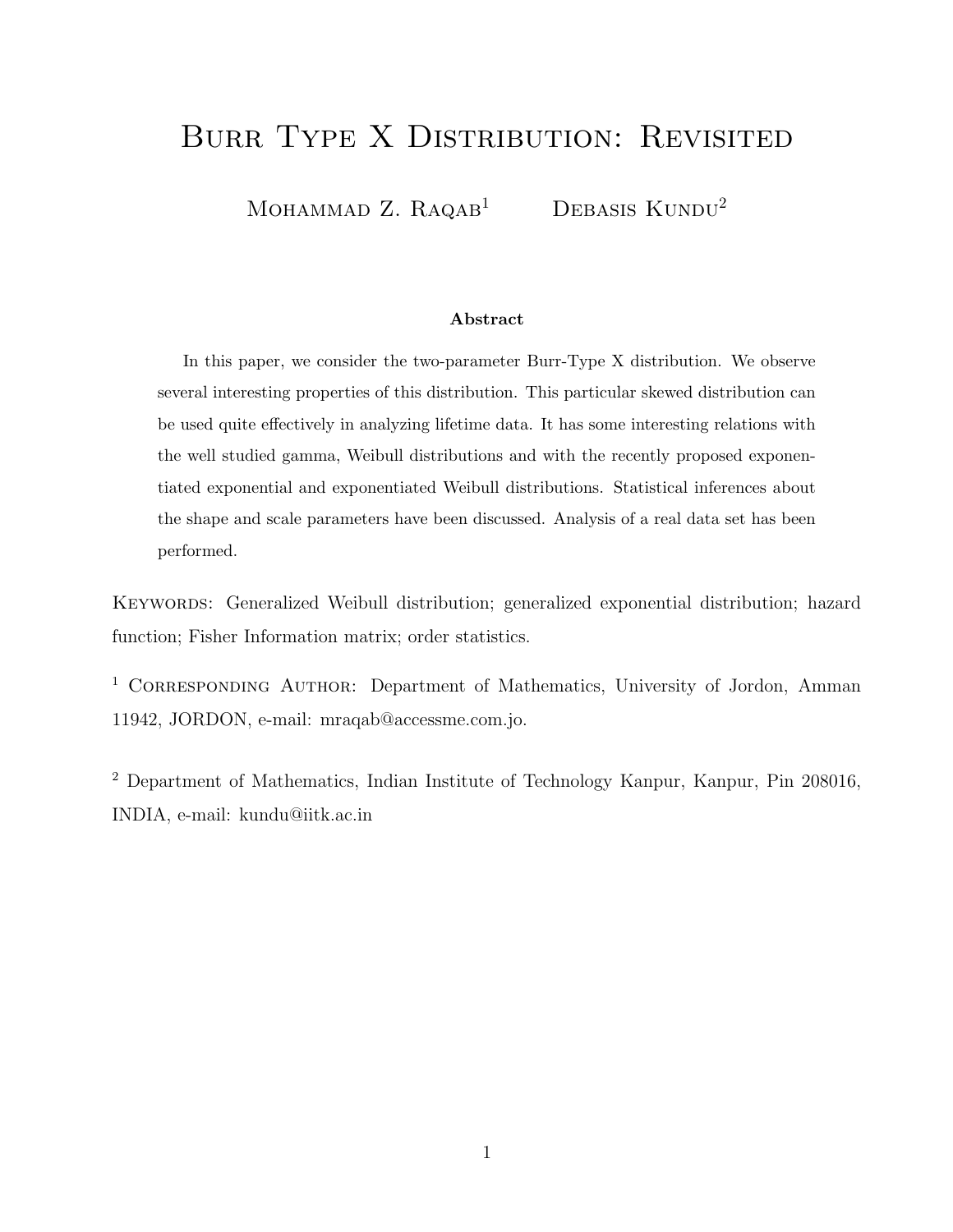#### 1 INTRODUCTION

Burr (1942) introduced twelve different forms of cumulative distribution functions for modelling data. Among those twelve distribution functions, Burr-Type X and Burr-Type XII received the maximum attention. There is a thorough analysis of Burr-Type XII distribution in Rodriguez (1977), see also Wingo (1993) for a nice account of it.

In this paper, we consider the two-parameter Burr-Type X distribution. Two-parameter Burr-Type X distribution has the following cumulative distribution function (CDF);

$$
F(x; \alpha, \lambda) = (1 - e^{-(\lambda x)^2})^{\alpha}; \quad x > 0, \alpha > 0, \lambda > 0,
$$
 (1.1)

where  $\alpha$  and  $\lambda$  are shape and scale parameters, respectively. Several aspects of the oneparameter  $(\lambda = 1)$  Burr-Type X distribution were studied by Sartawi and Abu-Salih (1991), Jaheen (1995, 1996), Ahmad et al. (1997), Raqab (1998) and Surles and Padgett (1998). Recently Surles and Padgett (2001) proposed (1.1) and observed that the Burr-Type X distribution can be used quite effectively in modelling strength data and also modelling general lifetime data.

The main aim of this paper is to consider different aspects of two-parameter Burr-Type X distribution and its relation with other well studied distributions like gamma distribution, Weibull distribution and with not so well studied distributions like generalized exponential distribution and generalized Weibull distribution. The generalized Weibull or exponentiated Weibull (EW) was originally proposed by Mudholkar and Srivastava (1993) [see also Mudholkar, Srivastava and Freimer (1995)]. The EW family has the distribution function;

$$
F_{EW}(x; \alpha, \beta, \lambda) = \left(1 - e^{-(\lambda x)^{\beta}}\right)^{\alpha}. \quad x > 0, \alpha, \beta, \lambda > 0.
$$
 (1.2)

Here  $\alpha$  and  $\beta$  are two shape parameters and  $\lambda$  is a scale parameter. It is observed that the EW family is a very flexible family and it can used for modelling several types of skewedly distributed lifetime data. Several well known distributions like exponential  $(\alpha = 1, \beta = 1)$ , Weibull  $(\alpha = 1)$ , Rayleigh  $(\alpha = 1, \beta = 2)$  are particular cases of the EW distribution. Recently Gupta and Kundu (1999) discussed various interesting properties of the generalized exponential (GE) distribution, a particular member of the EW distribution, obtained by substituting  $\beta = 1$ in (1.2). It is observed that the GE distribution can be used quite effectively to analyze several lifetime data in place of gamma distribution or Weibull distribution. It can have increasing or decreasing hazard function, like the gamma distribution or the Weibull distribution.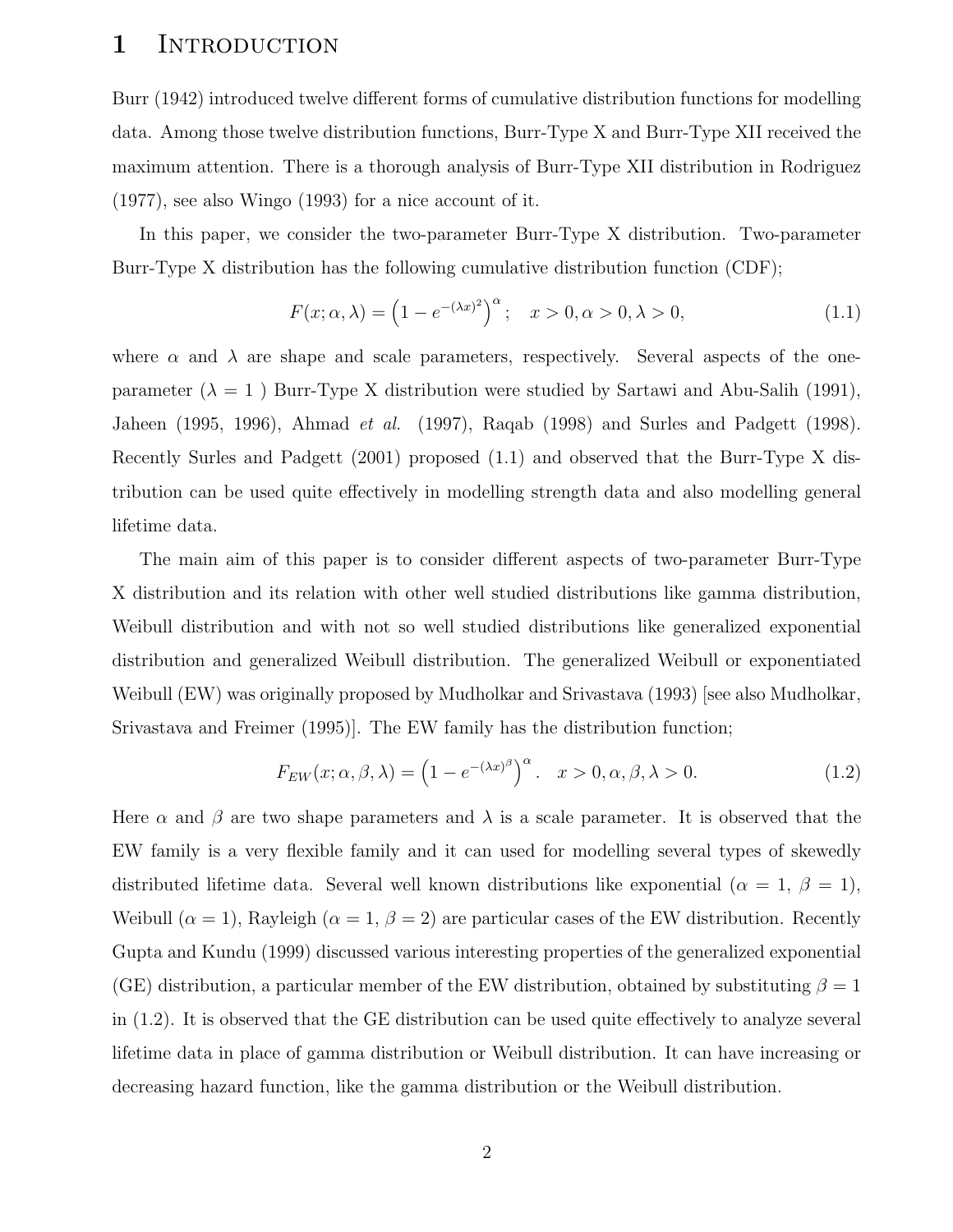Along the same line of the GE distribution, Burr-Type X distribution can be thought of as the exponentiated Rayleigh or generalized Rayleigh (GR) distribution as correctly mentioned by Surles and Padgett (2001). We also prefer to call the Burr-Type X distribution a GR distribution in this paper for brevity. It is observed that the two-parameter GR distribution has several properties which are quite common to the two-parameter gamma, Weibull and GE distributions. The distribution function and the density function of a GR distribution have closed form. As a consequence of that, it can be used very conveniently even for censored data. Unlike, gamma, Weibull and GE distributions it can have non-monotone hazard function, which can be very useful in many practical applications.

The rest of the paper is organized as follows. In Section 2, we discuss different properties of the GR distribution. Moments and order statistics are discussed in Section 3. Maximum likelihood estimators and the Fisher Information matrix are presented in Section 4. Statistical inferences are discussed in Section 5. A real data set is analyzed and discussed in Section 6.

## 2 DISTRIBUTIONAL PROPERTIES

If the random variable  $X$  has a GR distribution as defined in  $(1.1)$ , then it has the density function;

$$
f(x; \alpha, \lambda) = 2\alpha\lambda^2 x e^{-(\lambda x)^2} \left(1 - e^{-(\lambda x)^2}\right)^{\alpha - 1}; \quad x > 0, \alpha > 0, \lambda > 0.
$$
 (2.1)

Here  $\alpha$  is the shape parameter and  $\lambda$  is the scale parameter. We denote the GR distribution with shape parameter  $\alpha$  and scale parameter  $\lambda$  as  $GR(\alpha, \lambda)$ . If  $\alpha = 1$ , GR distribution coincides with the well known Rayleigh distribution. For  $\alpha \neq 1$ , it plays the role of a shape parameter. If  $\alpha \leq \frac{1}{2}$  $\frac{1}{2}$ , the density function is a decreasing function and for  $\alpha > \frac{1}{2}$  $\frac{1}{2}$ , it is a right skewed unimodal function. The mode of the density function can be written as  $\frac{x_0}{\lambda}$ , where  $x_0$  is the solution of the non-linear equation

$$
1 - 2x2 - e-x2 (1 - 2\alpha x2) = 0.
$$
 (2.2)

Clearly the mode is a decreasing function of  $\lambda$  as expected and it is an increasing function of  $\alpha$ . Different forms of the density functions are presented in Figure 1. It is clear from Figure 1 that the GR density functions resemble the gamma and Weibull density functions. The median of a GR random variable occurs at  $\left[-\frac{1}{\lambda}\right]$  $\frac{1}{\lambda} \ln \left( 1 - \left( \frac{1}{2} \right) \right)$  $\left(\frac{1}{2}\right)^{\frac{1}{\alpha}}\right)^{\frac{1}{2}}$  and clearly it is also a decreasing function of  $\lambda$  but an increasing function of  $\alpha$ .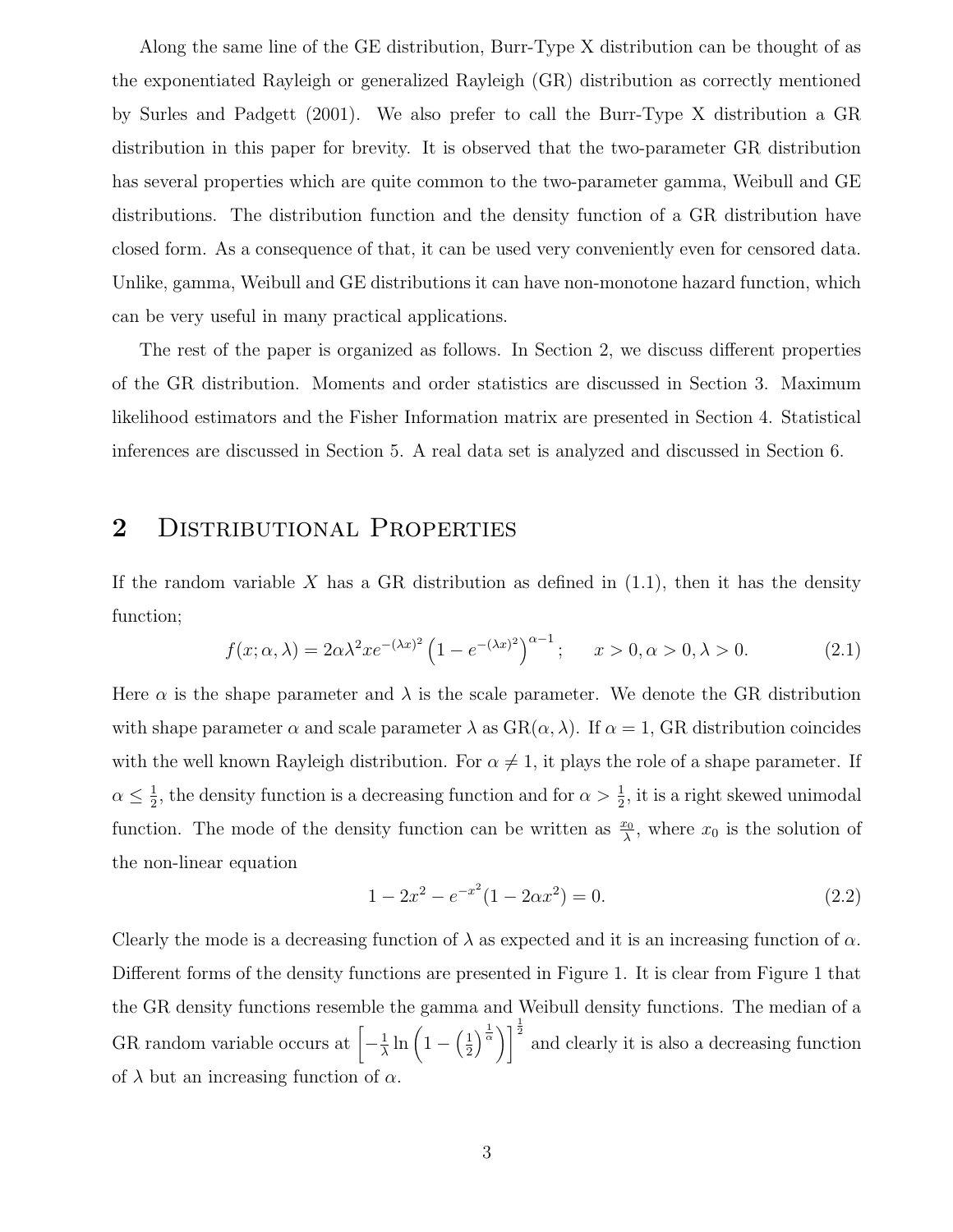

Figure 1: The density functions of the generalized Rayleigh distribution for different shape parameters

Now let us look at the hazard function of the GR distribution. The hazard function of X is given by

$$
h(x; \alpha, \lambda) = \frac{2\alpha\lambda^2 x e^{-(\lambda x)^2} \left(1 - e^{-(\lambda x)^2}\right)^{\alpha - 1}}{1 - \left(1 - e^{-(\lambda x)^2}\right)^{\alpha}}.
$$
\n(2.3)

Clearly if  $\alpha = 1$ , the hazard function becomes  $2\lambda^2 x$ , a linear function of x. For general  $\alpha$ , we have the following result. From Mudholkar et al. (1995), it follows that if  $\alpha \leq \frac{1}{2}$  $\frac{1}{2}$ , the hazard function of  $\text{GR}(\alpha, \lambda)$  is bathtub type and for  $\alpha > \frac{1}{2}$  $\frac{1}{2}$ , it has an increasing hazard function.

The hazard functions for different values of  $\alpha$  are plotted in Figure 2. For  $\alpha \leq \frac{1}{2}$  $\frac{1}{2}$ , it decreases from  $\infty$  to a positive constant and then it increases to  $\infty$ . For  $\alpha > \frac{1}{2}$  $\frac{1}{2}$ , it is an increasing function and it increases from 0 to  $\infty$ . It is known that for shape parameter greater than 1, the hazard functions of gamma, Weibull and GE are all increasing functions. The hazard functions of gamma and GE distributions increase from 0 to 1. While for Weibull distribution it increases from 0 to  $\infty$ . For  $\alpha > \frac{1}{2}$  $\frac{1}{2}$ , the hazard function of a GR distribution behaves like the hazard function of a Weibull distribution, whose shape parameter is greater than 1. In this respect the GR distribution behaves more like a Weibull distribution than gamma distribution or GE distribution. Therefore, if the data are coming from an environment where the failure rate is gradually increasing without any bound, the GR distribution can also be used instead of a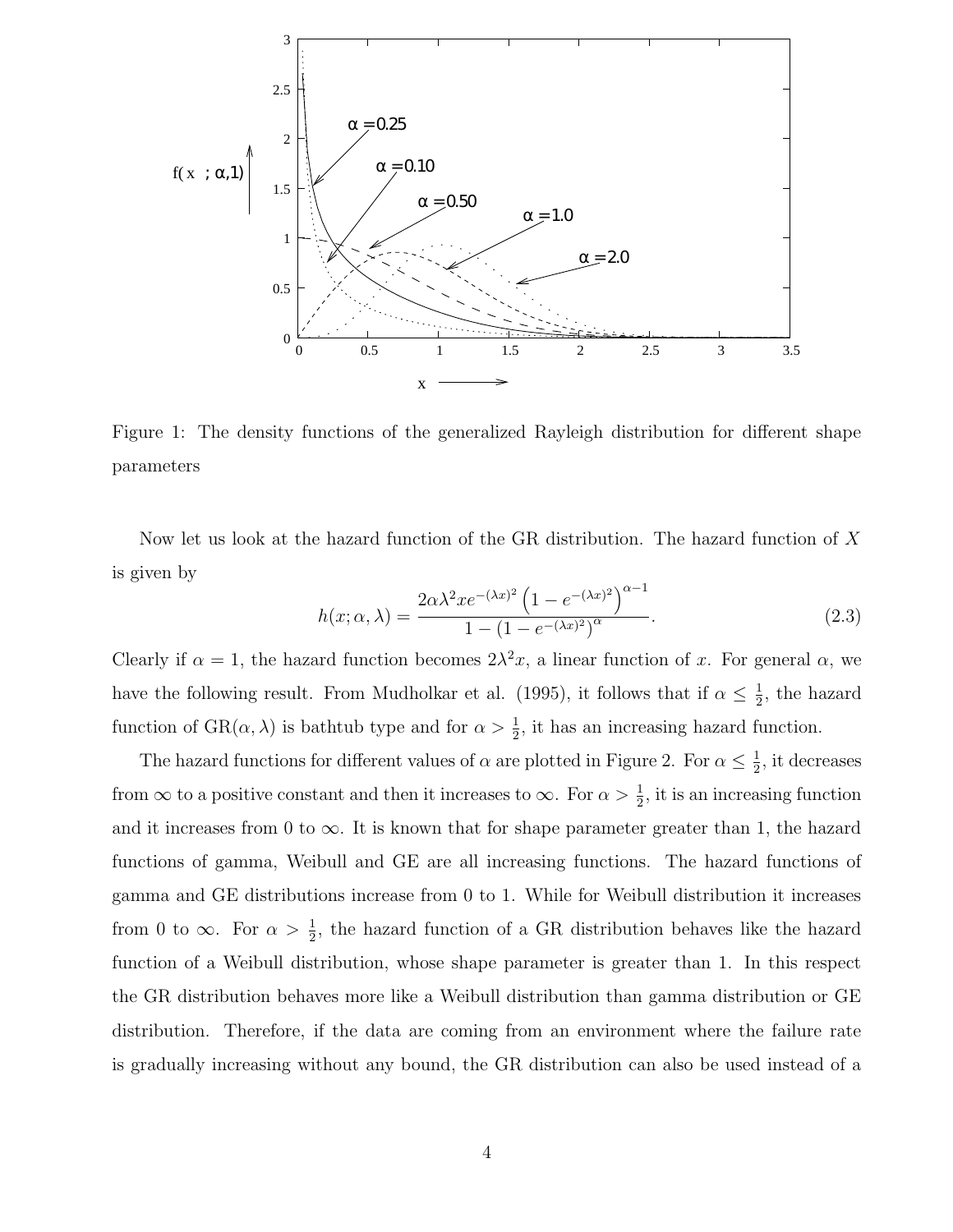

Figure 2: The hazard functions of the generalized Rayleigh distribution for different shape parameters

Weibull distribution.

Now we discuss the reverse hazard rate of the GR distribution. The reverse hazard rate of any distribution function  $F(x)$ , can be defined as  $r(x) = f(x)/F(x)$ . Consequently, the reversed hazard rate of  $GR(\alpha,1)$ , is given by

$$
r(x; \alpha) = \frac{2x\alpha}{e^{x^2} - 1}.
$$
\n(2.4)

The reverse hazard rate has recently become quite popular in the statistical literature. It can be interpreted as follows. Suppose, the lifetime of a unit has reverse hazard rate  $r(x)$ , then  $r(x)dx$ provides the probability of failing in  $(x - dx, x)$ , when a unit is found failed at x. In general, the reverse hazard rate is useful in constructing the information matrix and in estimating the survival function for censored data, see Block, Savits and Singh (1998). The reverse hazard rate of the GR distribution with unit scale parameter is a linear function of  $\alpha$  like GE distribution.

Ordering of distributions, particularly among the lifetime distributions plays an important role in statistical literature. Johnson, Kotz and Balakrishnan (1995) have a major section on the ordering of various lifetime distributions. Pecaric, Proschan and Tong (1992) also provide a detailed treatment of stochastic ordering, highlighting their growing importance and illustrating their usefulness in several practical applications. It is known that the gamma family has a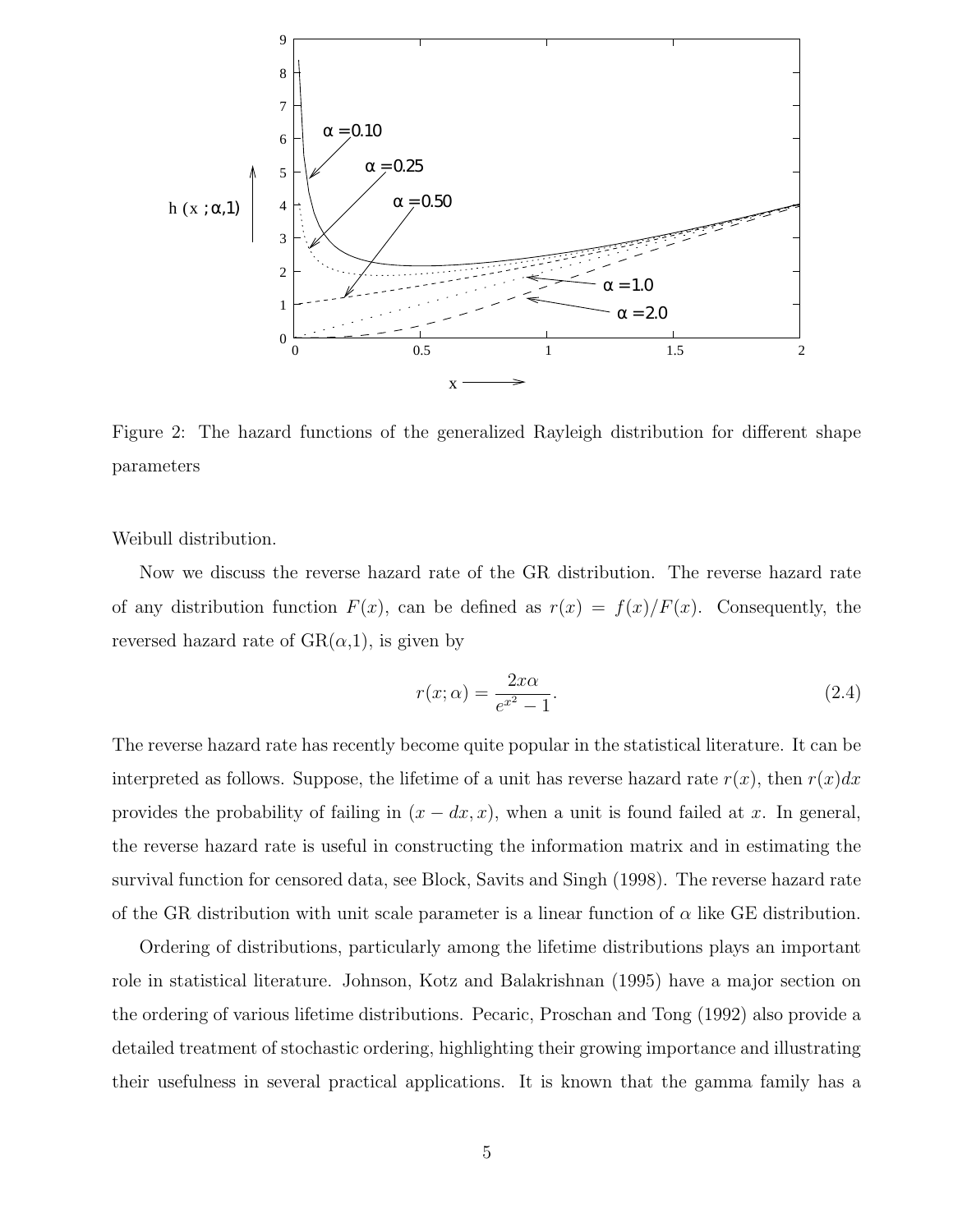likelihood ratio ordering  $(*L<sub>R</sub>*),$  which implies that it has ordering in the hazard rate  $(*H<sub>AZ</sub>*)$ and also in distribution  $( $s_{ST}$ ). The gamma family has the likelihood ratio ordering, and then it$ has the monotone likelihood ratio property. This implies there exists uniformly most powerful (UMP) test for any one sided hypothesis and uniformly most powerful unbiased test (UMPU) for any two sided hypothesis on the shape parameter, when the scale parameter is known. The gamma family has the dispersive ordering  $(<_{DISP}$ ) (see Johnson, Kotz and Balakrishnan; 1995), and then it has tail ordering in the sense of Lehmann (1966). The gamma family also has the convex ordering ( $\lt_C$ ) and star shaped ( $\lt_*$ ) ordering. Although the gamma and GE families enjoy several ordering properties, the same thing is not true for the Weibull family. The Weibull family does not have the stochastic ordering and therefore it does not have the hazard rate or likelihood ratio ordering. The Weibull family has convex ordering and then it has the star shaped ordering. In this context, the GR family has the ordering properties similar to those of the gamma and GE families. Table 1 highlights the ordering relations of the different families (without detailed proof). 'Y' means ordering exists and and 'N' means ordering does not exist.

From Table 1, it is quite clear that the family GR distributions is quite similar to gamma and GE families than the Weibull family. The GR family has the likelihood ratio ordering. When the scale parameter is known, it can be concluded that there exists UMP test and UMPU test for one sided and two sided hypotheses, respectively, on the shape parameter.

| Ordering relations within the different families |          |           |             |          |              |               |
|--------------------------------------------------|----------|-----------|-------------|----------|--------------|---------------|
|                                                  | $<_{LR}$ | $<_{HAZ}$ | $\leq_{ST}$ | $\leq_C$ | $\lt_{\ast}$ | $\leq_{DISP}$ |
| gamma                                            | Y        |           |             |          | V            |               |
| Weibull                                          | Ν        | N         | N           |          | V            | N             |
| GE                                               | Y        | V         | Y           |          |              |               |
| GR                                               |          |           |             |          |              |               |

Table 1 Ordering relations within the different families

### 3 ORDER STATISTICS AND THEIR MOMENTS

The moment generating function (MGF) of  $X \sim GR(\alpha, 1) \stackrel{def}{\longrightarrow} GR(\alpha)$  exists for  $-\infty < t < \infty$ and it is given by

$$
M(t) = E e^{tX} = 2\alpha \int_0^\infty e^{tx} x e^{-x^2} (1 - e^{-x^2})^{\alpha - 1} dx.
$$
 (3.1)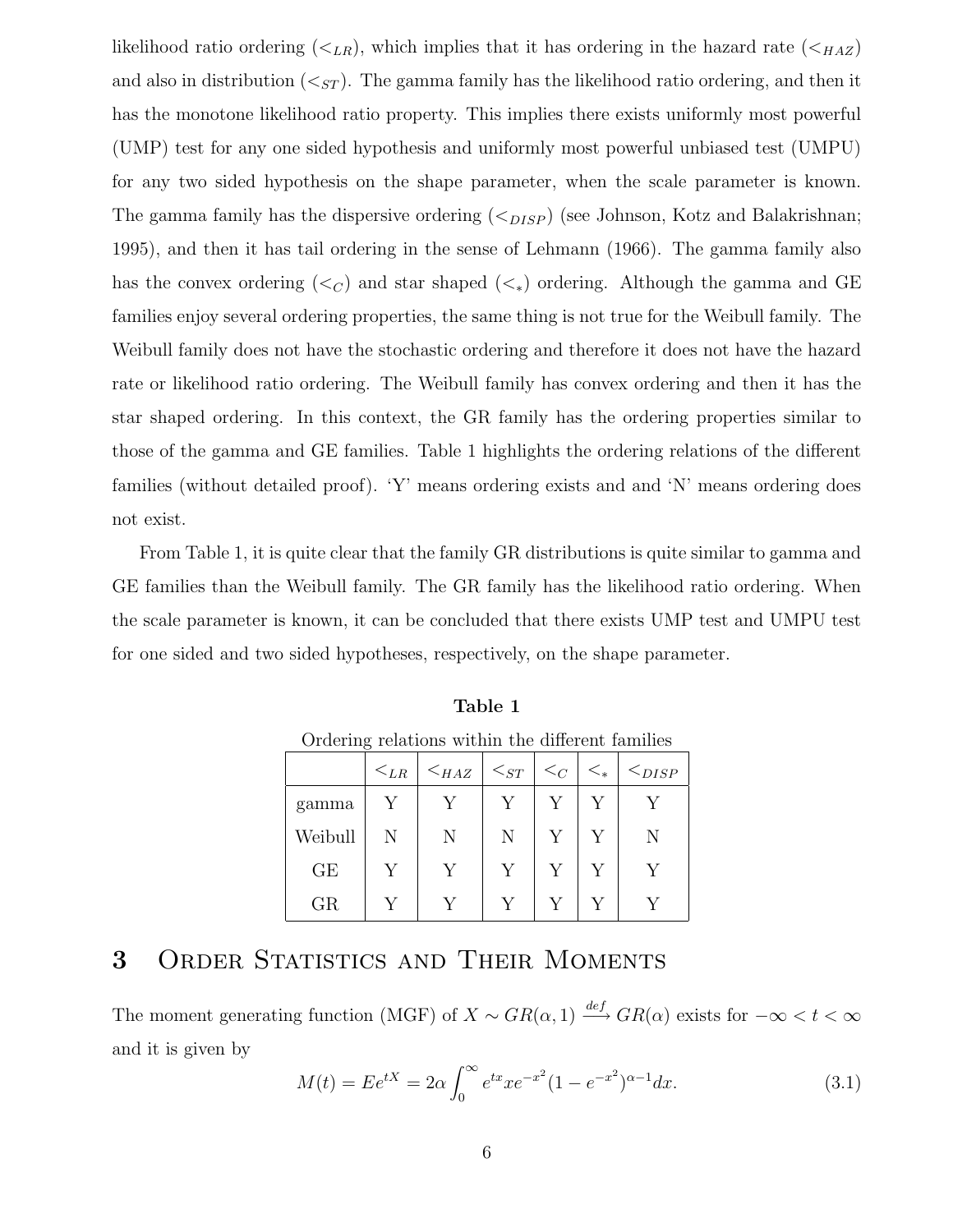Using the binomial series expansion, we immediately obtain from (3.1)

$$
M(t) = \alpha \sum_{j=0}^{\infty} \frac{(-1)^j}{j+1} \binom{\alpha-1}{j} \left[ 1 + e^{\frac{t^2}{4(j+1)}} \frac{t\sqrt{\pi}}{\sqrt{j+1}} \Phi\left(\frac{t}{\sqrt{2(j+1)}}\right) \right].
$$
 (3.2)

It follows that the  $k^{th}$  moment of X exists and it is given by;

$$
\mu_k = \alpha \Gamma \left( \frac{k}{2} + 1 \right) \sum_{j=0}^{\infty} \frac{(-1)^j}{(j+1)^{\frac{k}{2}+1}} \binom{\alpha - 1}{j} \tag{3.3}
$$

From (3.3), it can be seen that if  $X \sim \text{GR}(\alpha)$ , then  $Y = X^2$  has GE distribution with the shape parameter  $\alpha$ . The even moments of X can be written as;

$$
\mu_{2k} = \alpha k! \sum_{j=0}^{\infty} \frac{(-1)^j}{(j+1)^{k+1}} \begin{pmatrix} \alpha - 1 \\ j \end{pmatrix}
$$

From Gupta and Kundu (1999), we know that

$$
\mu_2 = \psi(\alpha + 1) - \psi(1)
$$
 and  $\mu_4 - \mu_2^2 = \psi'(1) - \psi'(\alpha + 1)$ , (3.4)

where  $\psi(.)$  and  $\psi'(.)$  are the digamma and poly-gamma functions.

Let  $X_1, \ldots, X_n$  be a random sample of size n from the GR distribution, with  $\lambda = 1$  and let  $X_{1:n} < \ldots < X_{n:n}$  denote the order statistics obtained from this sample. The  $r^{th}$  order statistic  $X_{r:n}$  represents the life length of a  $(n - r + 1)$ -out-of n system made up of n identical components with independent life lengths. It is important to point out here that when  $\alpha$  is a positive integer, the GR distribution is the distribution of the maximum of a random sample of size  $\alpha$  from the standard Rayleigh distribution  $GR(1,1)$ . In this respect, the following two results provide the distributional properties of  $X_{n:n}$ .

**Lemma 3.1:** Let  $X_1, ..., X_n$  be independent random variables (r.v.'s) from  $GR(\alpha_i, \lambda)$ , for  $1 \leq i \leq n$ . Then  $X_{n:n}$  is distributed as  $GR(\sum_{i=1}^{n} \alpha_i, \lambda)$ .

**Lemma 3.2:** Let  $X_1, ..., X_n$  be iid r.v.'s from GR distribution. Then  $X_{n:n}$  has a GR distribution iff  $X_i$  has GR distribution.

The density function of  $X_{r:n}$  can be written as (Arnold, Balakrishnan and Nagaraja; 1992);

$$
f_{r:n}(x) = c_{r:n} \sum_{i=0}^{\infty} \frac{(-1)^i}{(r+i)} \binom{n-r}{i} f(x; \alpha(r+i)),
$$
\n(3.5)

where  $c_{r:n} = \frac{n!}{(r-1)!(n-r)!}$  and  $f(x;.) = f(x;.,1)$  as defined in (2.1). As special case of (3.5), we have the density function of  $X_{n:n}$  as;

$$
f_{n:n}(x) = f(x; \alpha n). \tag{3.6}
$$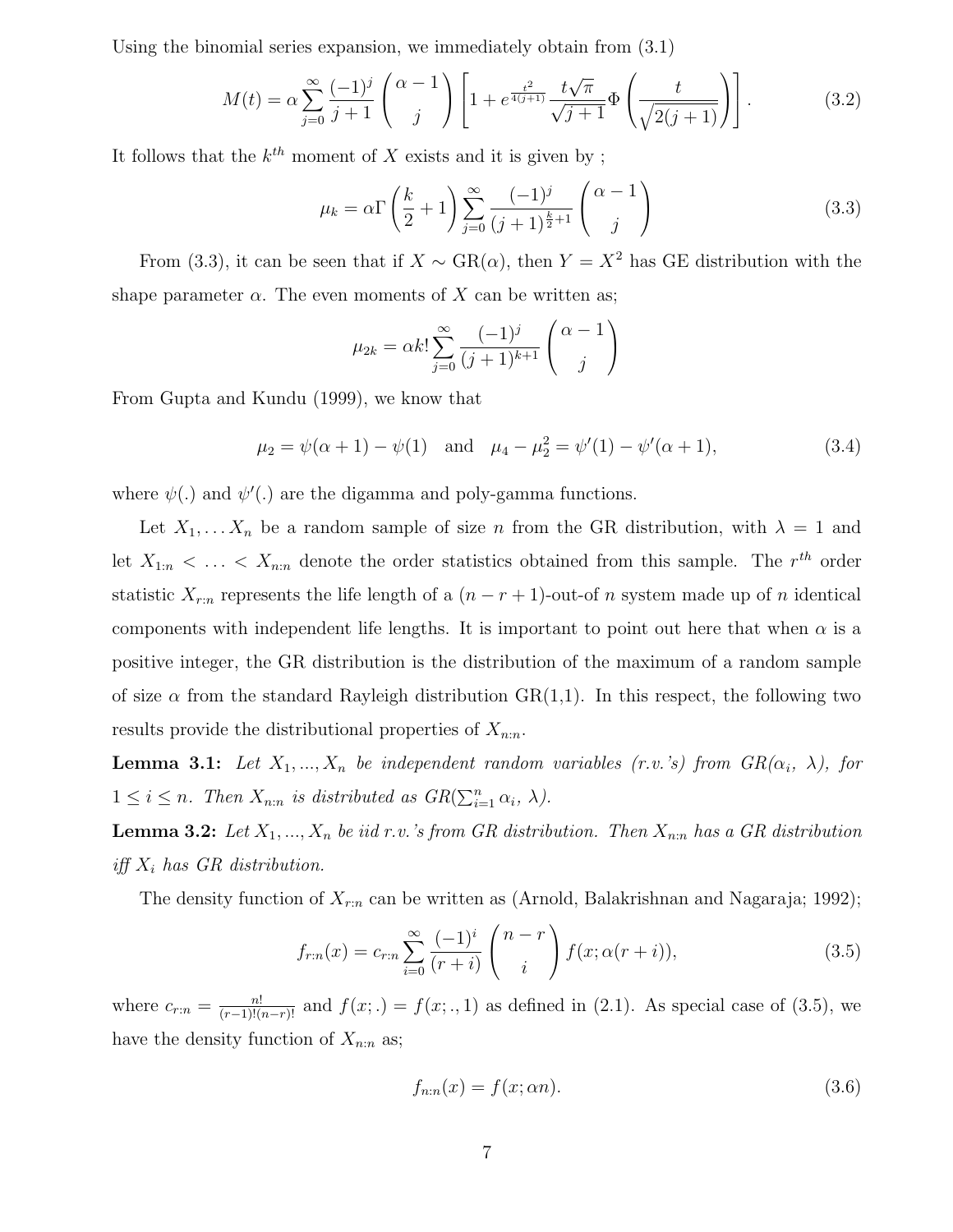Using  $f_{r:n}$ , the  $k^{th}$  moment of  $X_{r:n}$  can be obtained as

$$
\mu_{r:n}^{(k)} = E(X_{r:n}^k) = c_{r:n} \sum_{i=0}^{n-r} \frac{(-1)^i}{(r+i)} \binom{n-r}{i} \mu^k (\alpha(r+i)), \tag{3.7}
$$

where  $\mu^k(\alpha(r+i))$  denote the  $k^{th}$  moment of the  $GR(\alpha(r+i))$  distribution.

The joint probability density function of any two order statistics  $U = X_{r:n}$  and  $V = X_{s:n}$  $(1 \leq r < s \leq n)$  is given by

$$
f_{r,s:n}(u,v) = 4\alpha^2 c_{r,s:n} u v e^{-u^2} e^{-v^2} \left(1 - e^{-u^2}\right)^{\alpha(r-1)} \left[\left(1 - e^{-v^2}\right)^{\alpha} - \left(1 - e^{-u^2}\right)^{\alpha}\right]^{s-r-1} \times \left[1 - \left(1 - e^{-u^2}\right)^{\alpha}\right]^{n-s} \left(1 - e^{-u^2}\right)^{\alpha-1} \left(1 - e^{-v^2}\right)^{\alpha-1}, \quad 0 < u < v < \infty,\tag{3.8}
$$

where  $c_{r,s:n} = \frac{n!}{(r-1)!(s-r-1)!(n-s)!}$ .

Therefore, we obtain the product moment of order statistics as

$$
\mu_{r,s:n} = E(X_{r:n}X_{s:n}) = \alpha c_{r,s:n} \sum_{i=0}^{n-s} \sum_{j=0}^{s-r-1} (-1)^{i+j} \binom{n-s}{i} \binom{s-r-1}{j} \phi(i,j), \tag{3.9}
$$

where

$$
\phi(i,j) = \sum_{k=0}^{\infty} \sum_{l=0}^{\infty} \frac{(-1)^{k+l} \binom{(r+j)\alpha - 1}{k} (k+1)^l}{l!(l+\frac{3}{2})(s-r-j+i)} \mu^{2l+4}((s-r-j+i)\alpha) \tag{3.10}
$$

The detailed proof of (3.9) is provided in the appendix.

## 4 MLE's and Information Matrix

For completeness purposes, in this section, we briefly discuss the maximum likelihood estimators (MLE's) of the two-parameter GR distribution and discuss their asymptotic properties. Detailed comparisons of the performances of the MLE's with the other estimates by extensive simulations, have been performed by the authors in Kundu and Raqab (2005).

Let  $X_1, \ldots, X_n$  be a random sample from GR, then the log-likelihood function can be written as;

$$
L(\alpha, \lambda) = C + n \ln \alpha + 2n \ln \lambda + \sum_{i=1}^{n} \ln x_i - \lambda^2 \sum_{i=1}^{n} x_i^2 + (\alpha - 1) \sum_{i=1}^{n} \ln \left( 1 - e^{-(\lambda x_i)^2} \right), \quad (4.1)
$$

where C is constant. Therefore, to obtain the MLE's of  $\alpha$  and  $\lambda$ , we can maximize (4.1) directly with respect to  $\alpha$  and  $\lambda$  or we can solve the following two non-linear equations:

$$
\frac{\partial L}{\partial \alpha} = \frac{n}{\alpha} + \sum_{i=1}^{n} \ln \left( 1 - e^{-(\lambda x_i)^2} \right) = 0,
$$
\n(4.2)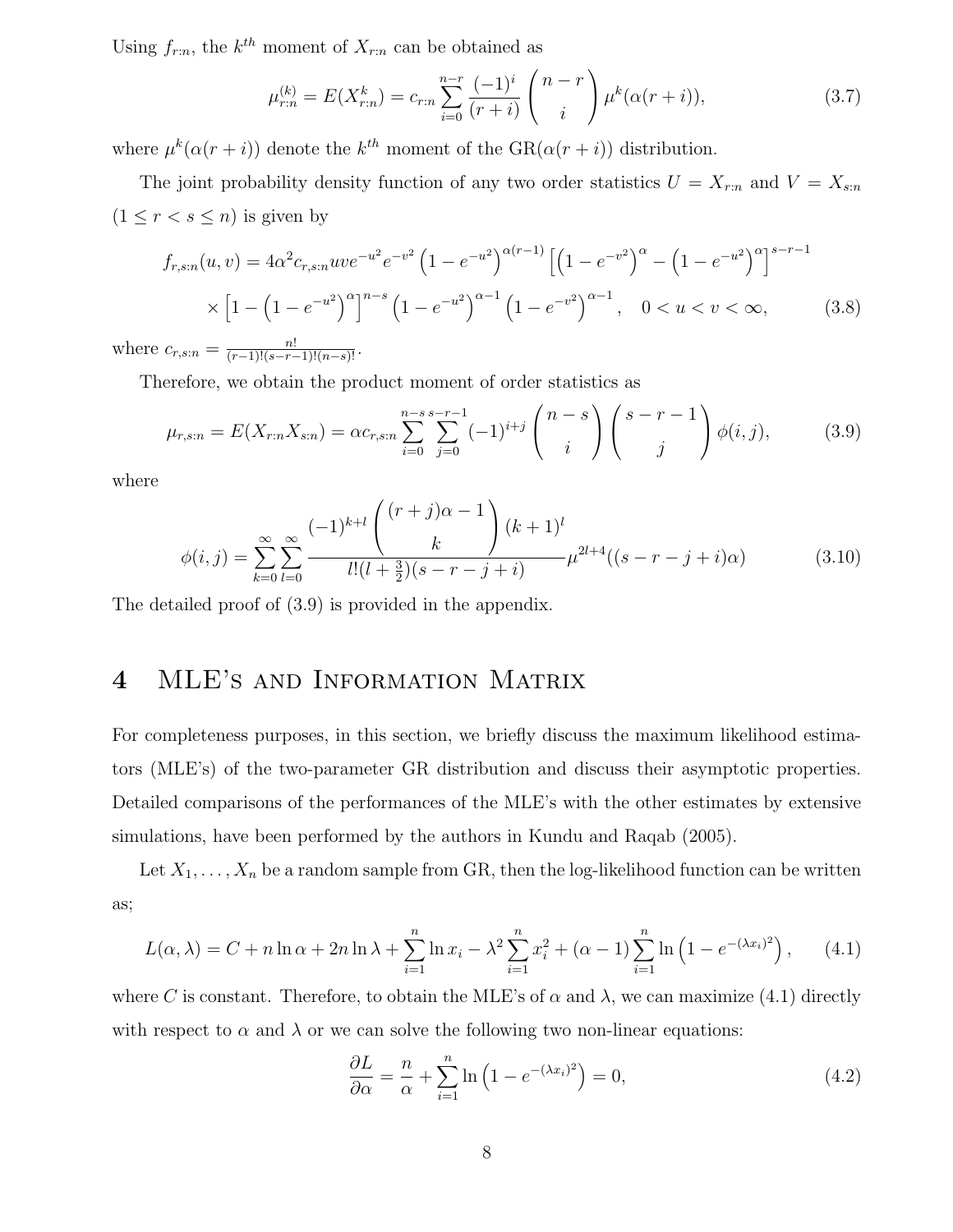$$
\frac{\partial L}{\partial \lambda} = \frac{2n}{\lambda} - 2\lambda \sum_{i=1}^{n} x_i^2 + 2\lambda(\alpha - 1) \sum_{i=1}^{n} \frac{x_i^2 e^{-(\lambda x_i)^2}}{1 - e^{-(\lambda x_i)^2}} = 0
$$
\n(4.3)

From (4.2), we obtain the MLE of  $\alpha$  as a function of  $\lambda$ , say  $\hat{\alpha}(\lambda)$ , as

$$
\hat{\alpha}(\lambda) = -\frac{n}{\sum_{i=1}^{n} \ln\left(1 - e^{-(\lambda x_i)^2}\right)}.\tag{4.4}
$$

If the scale parameter is known, the MLE of  $\alpha$  can be obtained from (4.4). If both parameters are unknown, we can first estimate the scale parameter by maximizing the profile likelihood of λ. Ignoring the constant, the profile log-likelihood of  $λ$  can be written as;

$$
g(\lambda) = L(\hat{\alpha}(\lambda), \lambda) = -n \ln \left( -\sum_{i=1}^{n} \ln \left( 1 - e^{-(\lambda x_i)^2} \right) \right) + 2n \ln \lambda
$$

$$
-\lambda^2 \sum_{i=1}^{n} x_i^2 - \sum_{i=1}^{n} \ln \left( 1 - e^{-(\lambda x_i)^2} \right). \tag{4.5}
$$

It can be easily shown that  $g(\lambda)$  is a uni-modal function of  $\lambda$ . Therefore, most of the maximization routine will work well from a reasonable starting value of  $\lambda$ . To maximize  $q(\lambda)$ , we differentiate  $q(\lambda)$  with respect to  $\lambda$  and equate it to 0 as follows;

$$
g'(\lambda) = -2n\lambda \frac{\sum_{i=1}^{n} \frac{x_i^2 e^{-(\lambda x_i)^2}}{(1 - e^{-(\lambda x_i)^2})}}{\sum_{i=1}^{n} \ln(1 - e^{-(\lambda x_i)^2})} + \frac{2n}{\lambda} - 2\lambda \sum_{i=1}^{n} x_i^2 - 2\lambda \sum_{i=1}^{n} \frac{x_i^2 e^{-(\lambda x_i)^2}}{(1 - e^{-(\lambda x_i)^2})} = 0
$$
(4.6)

Setting  $\lambda^2 = \mu$ , (4.6) can be written as

$$
h(\mu) = \mu,\tag{4.7}
$$

where

$$
h(\mu) = \left[ \frac{\sum_{i=1}^{n} \frac{x_i^2 e^{-\mu x_i^2}}{(1 - e^{-\mu x_i^2})}}{\sum_{i=1}^{n} \ln(1 - e^{-\mu x_i^2})} + \frac{1}{n} \sum_{i=1}^{n} x_i^2 + \frac{1}{n} \sum_{i=1}^{n} \frac{x_i^2 e^{-\mu x_i^2}}{(1 - e^{-\mu x_i^2})} \right]^{-1}.
$$
 (4.8)

Therefore, a fixed point solution of of the non-linear equation (4.7)  $\hat{\mu}$  can be easily obtained using a simple iterative procedure as follows;

$$
\mu_{j+1} = h(\mu_j) \tag{4.9}
$$

where the  $(j + 1)^{th}$  iterate  $\mu_{j+1}$ , can be obtained from the  $j^{th}$  iterate  $\mu_j$  using (4.9). The iteration can be stopped when the absolute difference between the  $(j+1)^{th}$  and  $j^{th}$  is less than a prespecified value, say  $\epsilon$ . Once  $\hat{\mu}$  is obtained the MLE of  $\lambda$ ,  $\hat{\lambda}$ , can be obtained as positive square root of  $\hat{\mu}$ . Once  $\hat{\lambda}$  is obtained,  $\hat{\alpha}$  can be obtained from (4.4) as  $\hat{\alpha}(\hat{\lambda})$ .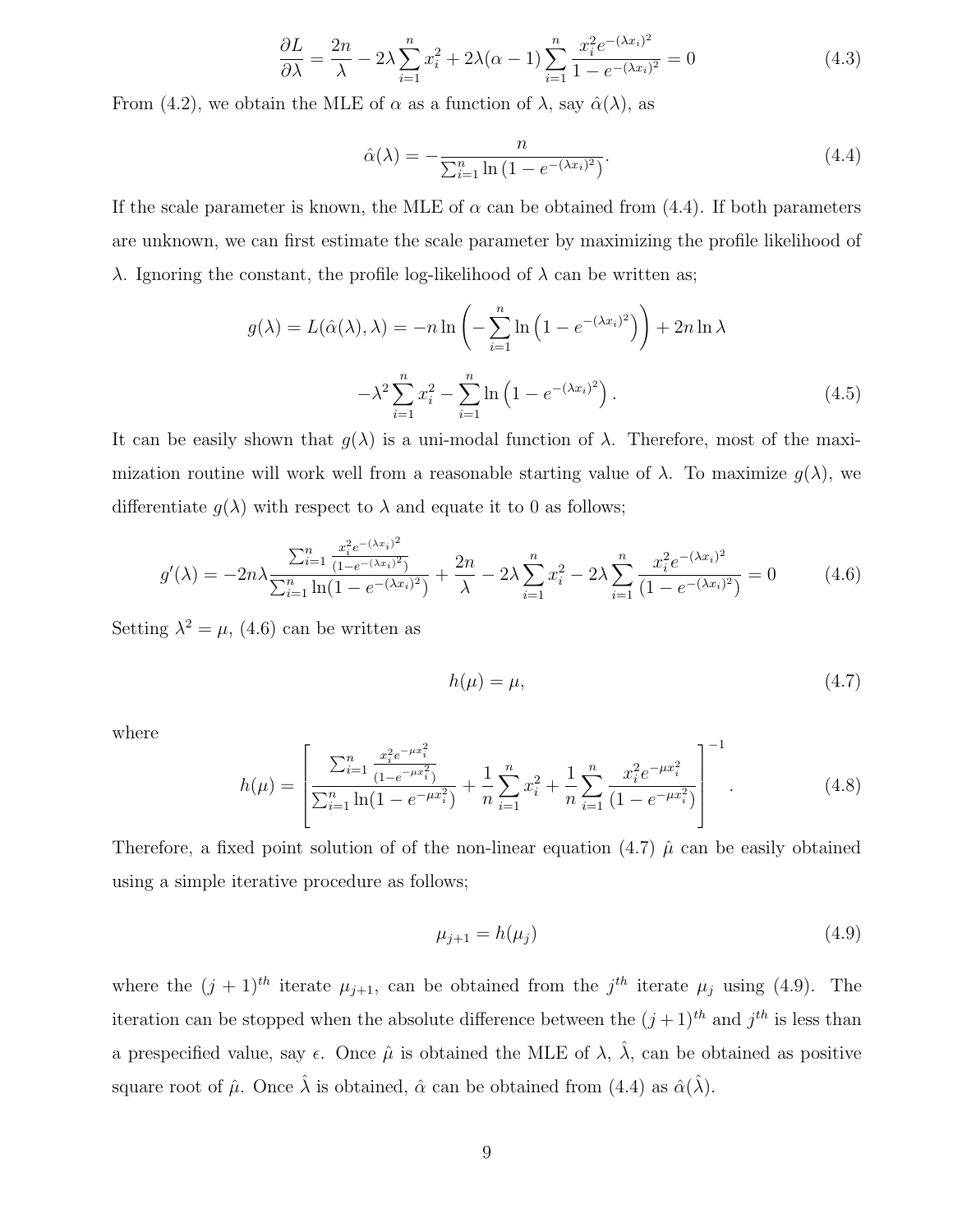The asymptotic normality results of the MLE's of  $\theta = (\alpha, \lambda)$  can be stated as follows:

$$
\sqrt{n}(\hat{\theta} - \theta) \to N_2(0, \mathbf{I}^{-1}(\theta)), \tag{4.10}
$$

where  $\mathbf{I}(\theta)$  is the Fisher Information matrix, *i.e.*,

$$
\mathbf{I}(\theta) = -\frac{1}{n} \begin{bmatrix} E\left(\frac{\partial^2 L}{\partial \alpha^2}\right) & E\left(\frac{\partial^2 L}{\partial \alpha \partial \lambda}\right) \\ E\left(\frac{\partial^2 L}{\partial \lambda \partial \alpha}\right) & E\left(\frac{\partial^2 L}{\partial \lambda^2}\right) \end{bmatrix} = -\begin{bmatrix} I_{11} & I_{12} \\ \cdot & \cdot \\ I_{21} & I_{22} \end{bmatrix}.
$$

Surles and Padgett (2001) showed that the GR family satisfies all the regularity conditions for  $\alpha > 0$  and  $\lambda > 0$ . Further, they provided the elements of the Fisher Information matrix in terms of infinite series. Here, we provide alternative expressions in terms of digamma and polygamma functions, which may be easier to use in practice as they are readily available nowadays in most of the standard packages like MAPLE, MATHEMATIKA etc. It can be shown that for  $\alpha > 2$ 

$$
I_{11} = -\frac{1}{\alpha^2}
$$
  
\n
$$
I_{12} = I_{21} = \frac{2}{\lambda^2(\alpha - 1)} \left( (\psi(\alpha) - \psi(1)) - \frac{\alpha - 1}{\alpha} \right)
$$
  
\n
$$
I_{22} = -\frac{2}{\lambda^2} - \frac{2}{\lambda^2} [\psi(\alpha + 1) - \psi(1)] - \frac{2\alpha}{\lambda^3} [\psi(1) - \psi(\alpha)] - \frac{2(\alpha - 1)}{\lambda^3}
$$
  
\n
$$
-\frac{4\alpha}{\lambda^3(\alpha - 2)} [(\psi(2) - \psi(\alpha))^2 + \psi'(2) - \psi'(\alpha)]
$$

and for  $0 < \alpha \leq 2$ , we have

$$
I_{11} = -\frac{1}{\alpha^2}
$$
  
\n
$$
I_{12} = I_{21} = \frac{2\alpha}{\lambda^2} \int_0^\infty y e^{-2y} (1 - e^{-y})^{\alpha - 2} dy
$$
  
\n
$$
I_{22} = -\frac{2}{\lambda^2} \left[ 1 + (\psi(\alpha + 1) - \psi(1)) - \frac{\alpha(\alpha - 1)}{\lambda} \times \int_0^\infty y e^{-2y} (1 - 2y - e^{-y})(1 - e^{-y})^{\alpha - 3} dy \right]
$$

## 5 STATISTICAL INFERENCES

It is well known that (Rao; 1973) the testing of hypotheses and confidence intervals problems are equivalent. In this section, we mainly consider these two problems simultaneously for shape and scale parameters. GR family does not belong to the exponential family like gamma family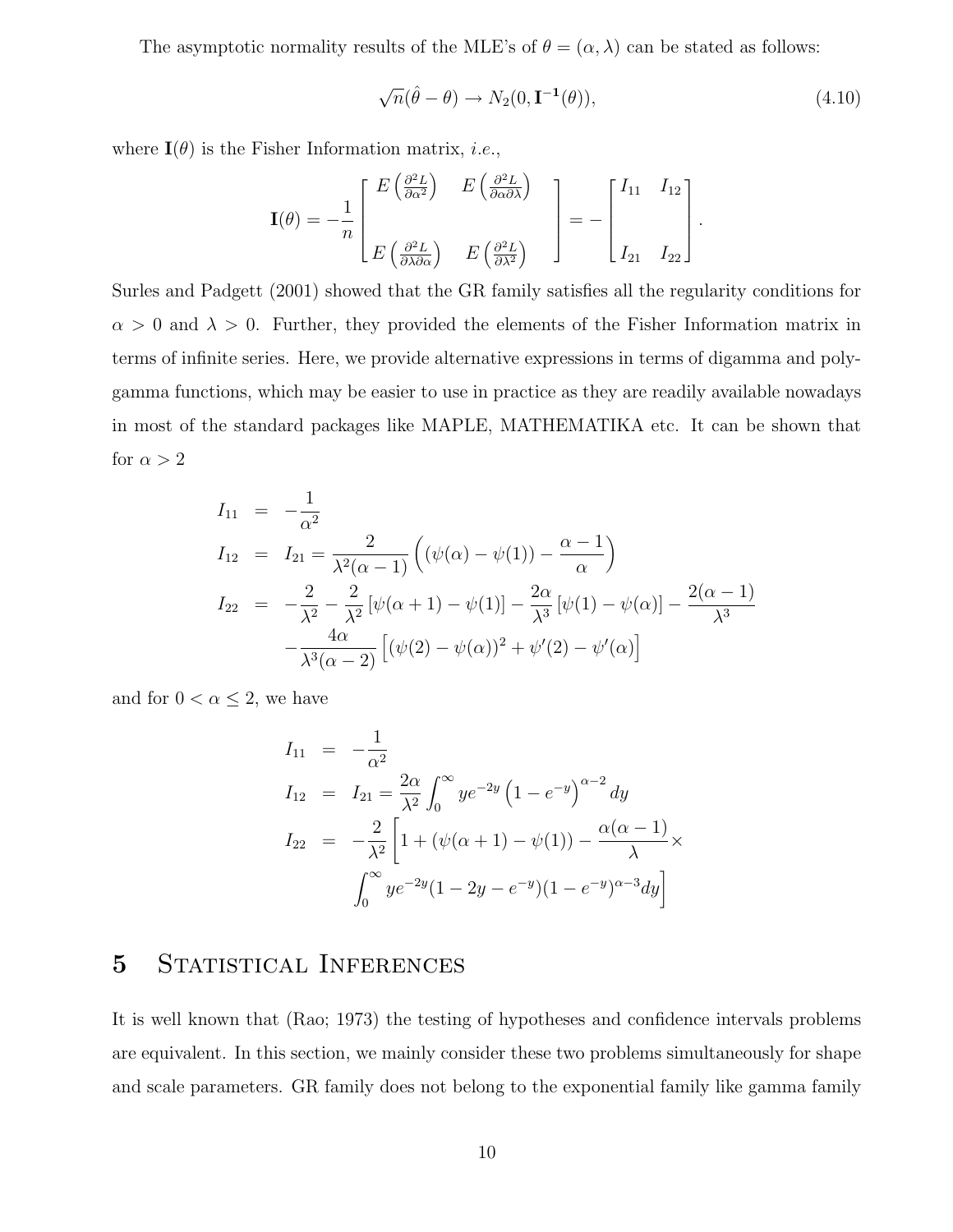or it does not enjoy some of the nice properties of the extreme value distributions, like Weibull family. From the testing point of view, GR family is very similar to the GE family. We propose to use the likelihood ratio test (LRT) or the asymptotic normality results for testing purposes when both parameters are unknown. If the scale parameter is known there exists UMP test or UMPU test depending on the alternatives.

When both parameters are unknown, one can test the following hypotheses on the shape parameter  $\alpha$ 

$$
H_0: \alpha = \alpha_0 \quad H_1: \alpha \neq \alpha_0. \tag{5.1}
$$

Unfortunately, it is not possible to obtain the UMP test or UMPU test in this case as expected. We propose the LRT as follows:

$$
\Lambda_1 = -2 \left[ L(\alpha_0, \tilde{\lambda}) - L(\hat{\alpha}, \hat{\lambda}) \right],\tag{5.2}
$$

where  $\hat{\alpha}$ ,  $\hat{\lambda}$  are the MLE's of  $\alpha$ ,  $\lambda$  respectively. Here,  $\tilde{\lambda}$  is the restricted MLE of  $\lambda$ , obtained by maximizing  $L(\alpha_0, \lambda)$ , as defined in (4.1), with respect to  $\lambda$ . The asymptotic distribution of  $\Lambda_1$  under  $H_0$  is chi-square with one degree of freedom. Moreover, it can be seen (see Bain and Engelhardt; 1991) that the exact distribution of  $\Lambda_1$  under  $H_0$  does not depend on the scale parameter  $\lambda$ . It is also possible to use the asymptotic normality result (4.10), to test the hypothesis (5.1). Along the same line the testing on the scale parameter when the shape parameter is unknown, or simultaneous testing of both parameters are also possible.

When the scale parameter  $\lambda$  is known, the following hypotheses can be tested:

$$
H_0: \alpha = \alpha_0 \quad H_1: \alpha \neq \alpha_0. \tag{5.3}
$$

$$
H_0: \alpha = \alpha_0 \quad H_1: \alpha > \alpha_0. \tag{5.4}
$$

$$
H_0: \alpha = \alpha_0 \quad H_1: \alpha < \alpha_0. \tag{5.5}
$$

Without loss of generality, we consider  $\lambda = 1$ . The LRT for testing (5.5), takes the following form: Reject  $H_0$  if

$$
Y = -2\sum_{i=1}^{n} \ln(1 - e^{-X_i^2}) < c \tag{5.6}
$$

and accept otherwise. It can be easily seen that under the null hypothesis  $\alpha_0 Y$  has a chi-square distribution with  $2n$  degrees of freedom. Therefore, the critical value of c can be easily obtained from the chi-square table. Since the GR family has the monotone likelihood ratio property,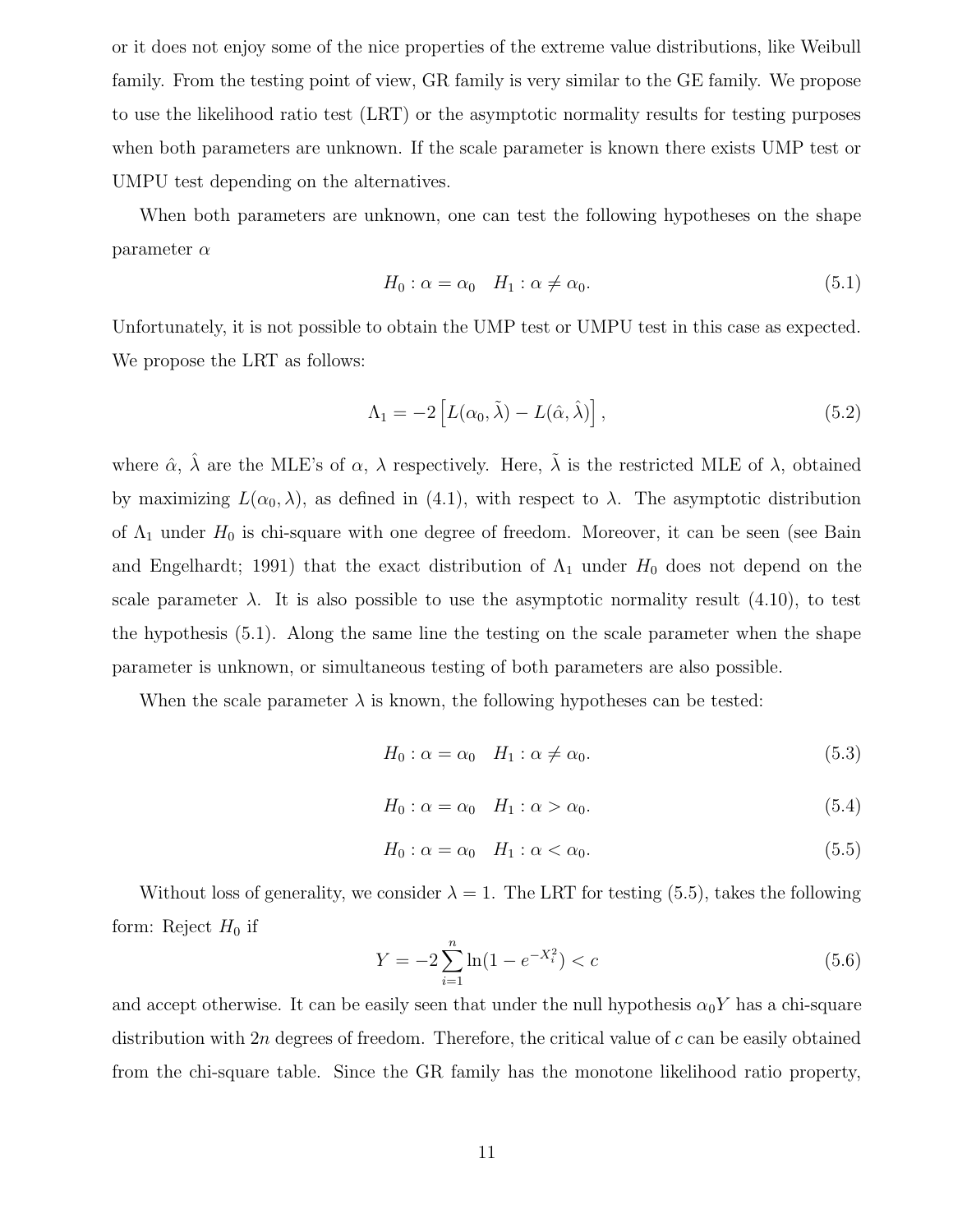therefore the above test is a UMP test. Similarly, we can obtain UMP test for (5.4) and UMPU test for (5.3). Moreover, if  $\lambda$  is known, an exact 95% confidence interval for  $\alpha$  can be obtained as

$$
\left(\frac{\chi_{2n,0.025}^2}{-2\sum_{i=1}^n \ln(1 - e^{-X_i^2})}, \frac{\chi_{2n,0.975}^2}{-2\sum_{i=1}^n \ln(1 - e^{-X_i^2})}\right),
$$

where  $\chi^2_{2n,0.025}$  and  $\chi^2_{2n,0.975}$  are the 2.5<sup>th</sup> and 97.5<sup>th</sup> percentiles of the  $\chi^2$  distributions with 2n degrees of freedom. It should be mentioned here that, when the shape parameter is known then there does not exist any UMP or UMPU test for testing the scale parameter. We may use the LRT as mentioned before.

### 6 Data Analysis and Discussions

In this section we present the analysis of a real data set using the GR model and compare it with the other fitted models like Weibull, gamma and GE models.

Example:: The following data represent the number of million revolution before failing for each of the 23 ball bearings in the life test (from Lawless, 1982, p.228).

17.88,28.92, 33.00, 41.52, 42.12, 45.60, 51.84, 51.96, 54.12, 55.56, 67.80, 68.64, 68.64, 84.12, 93.12, 98.64, 105.12, 105.84, 127.92, 128.04 and 174.40.

The GR model is used to fit this data set. We plot the profile likelihood function  $q(\lambda)$  as defined in (4.5) in the Figure 3.

It is immediate from the Figure 3 that the profile likelihood surface is unimodal and therefore most of the iterative process should work. We have started the iterative procedure (4.9) with an initial guess  $\lambda = 0.1$ , far away from the solution. We have used  $\epsilon = 10^{-6}$  and the iterative process stopped only after 6 iterations. We obtain  $\hat{\lambda} = 0.0131$ ,  $\hat{\alpha} = 1.19925$  and the corresponding loglikelihood value  $= -113.544$ .

To study the goodness of fit of the GR model, we compute the Kolmogorov-Smirnov statistic and it is 0.1565 with the corresponding p value  $= 0.6265$ . Therefore, the high p value clearly indicates that GR model can be used to analyze this data set. We plot the empirical survival function and the fitted survival function in Figure 4 and the P-P plot in Figure 5. Figure 4 indicates reasonable match between the empirical survival function and the fitted survival function. As can be seen from Figure 5 that the data do not deviate dramatically from the line.

The non-parametric Pearson goodness-of-fit test is also used. In order to apply the Pearson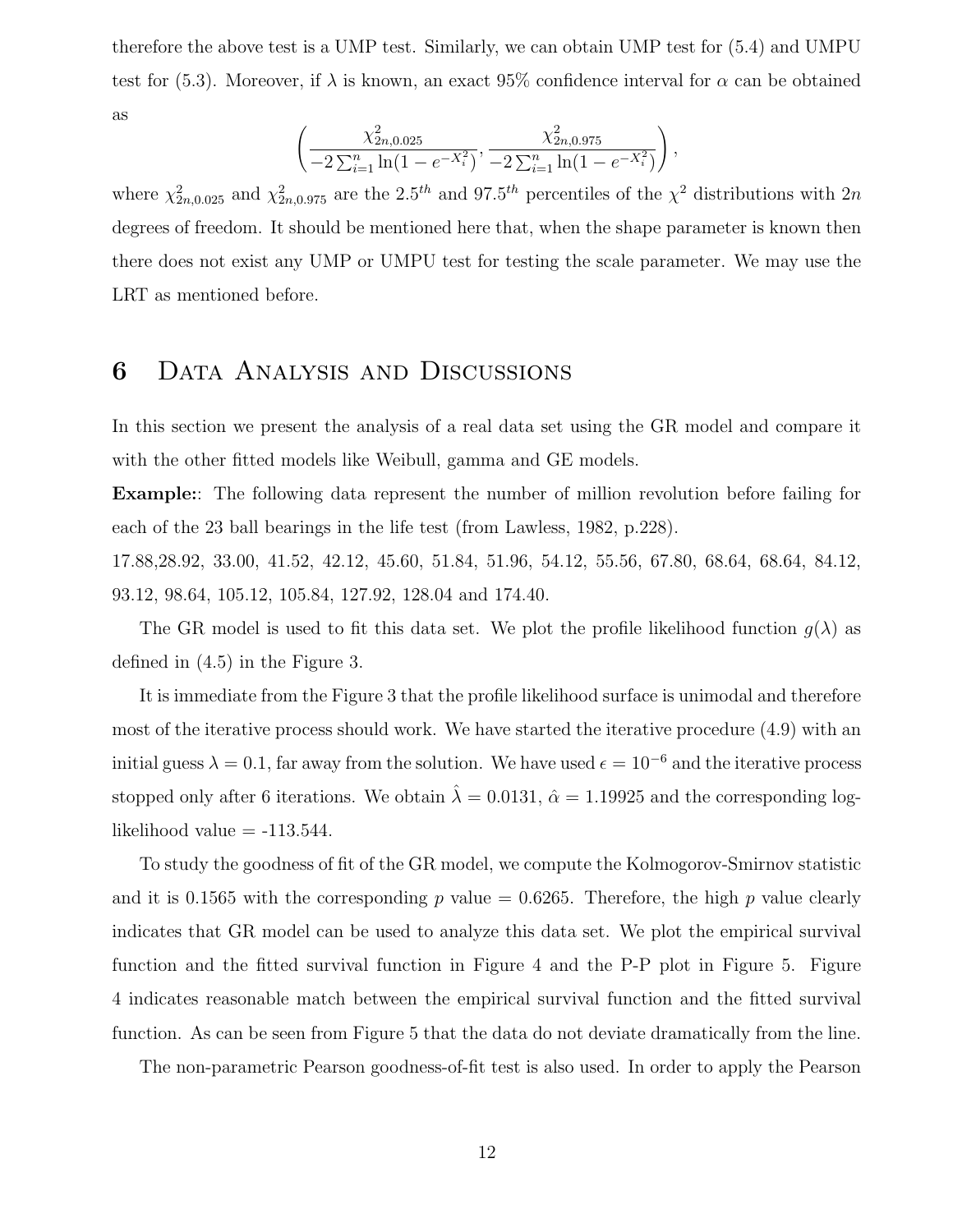

Figure 3: The profile likelihood function  $g(\lambda)$  of the data

goodness of fit test to the data set, the support of the cumulative distribution function is divided into the following 5 intervals:  $[0,35]$ ,  $(35, 55]$ ,  $(55, 80]$ ,  $(80, 100]$ ,  $(100, \infty)$ . Using the MLEs to estimate the GR parameters the test statistic is 1.745. Since the parameters were estimated using the MLEs, using the results of Chernoff and Lehmann (1954), it follows that under the null hypothesis the test statistic converges to a distribution between a chi-square distribution with  $k-1$  degrees of freedom and a chi-square distribution with  $k-s-1$  degrees of freedom, where k is the number of intervals and s is the number of unknown parameters. Since it is of interest to fail to reject the null hypothesis, based on the test statistic we can not reject the null hypothesis at the 5% level of significance because test statistic is less than the critical value  $\chi_{2,095}^2 = 5.99$ . Therefore, the null hypothesis that the data are from a GR distribution cannot be rejected.

In this article we consider the two-parameter GR model and study its various properties and develop some new inferential procedures. It is observed that the two-parameter GR family are quite similar in nature to the other two-parameter families like Weibull, gamma or GE family. This distribution has certain desirable properties. Unlike Weibull, gamma and GE model, the GR model can have bathtub shape hazard function. For the censored data, the GR model can be used very conveniently.

We obtained the asymptotic properties of the MLEs of the unknown parameters but we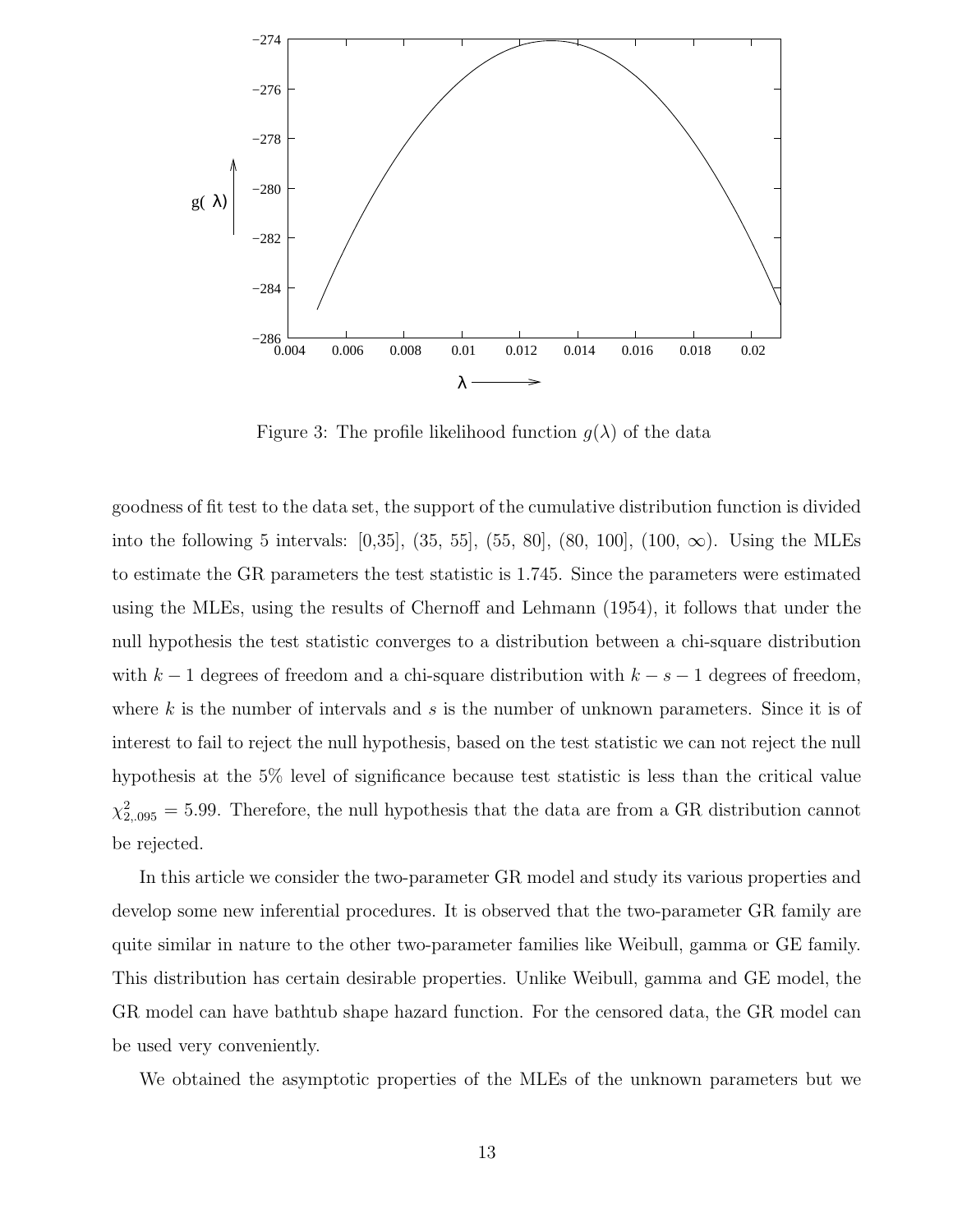

Figure 4: Empirical survival function and the fitted GR survival function of the data



Figure 5: The P-P plot of the data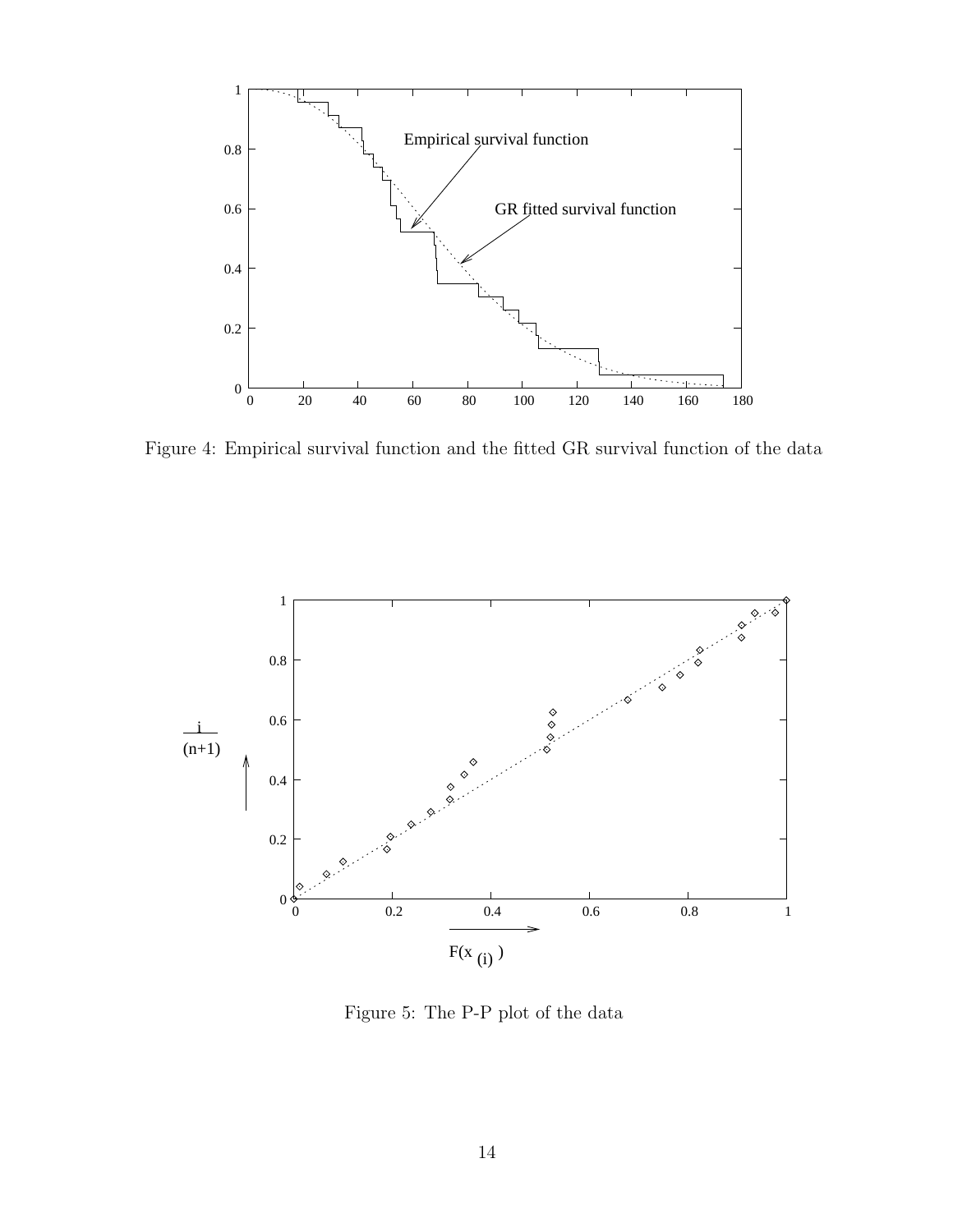have not studied the behavior of the MLEs for small samples. Extensive simulation study is required to study the rate of convergence of the MLE's and their various properties. We will report on that in the near future.

#### Appendix

In the appendix we provide the proof of (3.9). Let

$$
I(y) = \int_0^y x^2 (1 - e^{-x^2})^{(r+j)\alpha - 1} e^{-x^2} dx.
$$

Using the binomial expansion, we obtain

$$
I(y) = \sum_{k=0}^{\infty} (-1)^k { (r+j)\alpha - 1 \choose k} \int_0^y x^2 e^{-(k+1)x^2} dx
$$
  
= 
$$
\frac{1}{2} \sum_{k=0}^{\infty} \frac{(-1)^k { (r+j)\alpha - 1 \choose k} }{(k+1)^{\frac{3}{2}}} \int_0^{(k+1)y^2} u^{\frac{1}{2}} e^{-u} du.
$$

Using Gradshteyn and Ryzhik (2000) (pp 364), we have

$$
\int_0^z x^{p-1} e^{-x} dx = \sum_{l=0}^\infty \frac{(-1)^l z^{p+l}}{l!(p+l)}.
$$

Therefore,

$$
I(y) = \frac{1}{2} \sum_{k=0}^{\infty} \sum_{l=0}^{\infty} \frac{(-1)^{k+l} \binom{(r+j)\alpha - 1}{k}}{l!(\frac{3}{2} + l)} (k+1)^l y^{3+2l}.
$$

Now, for  $1 \leq r < s \leq n$ ,

$$
E(X_{r:n}X_{s:n}) = 4\alpha^2 c_{r,s:n} \int_0^\infty \int_0^y x^2 y^2 (1 - e^{-x^2})^{r\alpha - 1} \left[ (1 - e^{-y^2})^\alpha - (1 - e^{-x^2})^\alpha \right]^{s-r-1} \times
$$
  
\n
$$
\left[ 1 - (1 - e^{-y^2})^\alpha \right]^{n-s} (1 - e^{-y^2})^{\alpha - 1} e^{-x^2} e^{-y^2} dx dy
$$
  
\n
$$
= 4\alpha^2 c_{r,s:n} \sum_{i=0}^{n-s} \sum_{j=0}^{s-r-1} (-1)^{i+j} \binom{n-s}{i} \binom{s-r-1}{j} \times
$$
  
\n
$$
\int_0^\infty y^2 (1 - e^{-y^2})^{(s-r-j+i)\alpha - 1} I(y) e^{-y^2} dy.
$$

It can be easily seen that

$$
\int_0^\infty y^{5+2l} (1 - e^{-y^2})^{(s-r-j+i)\alpha - 1} e^{-y^2} dy = \frac{\mu^{2l+4}((s-r-j+i)\alpha)}{2(s-r-j+i)\alpha}.
$$

Therefore, the result follows immediately.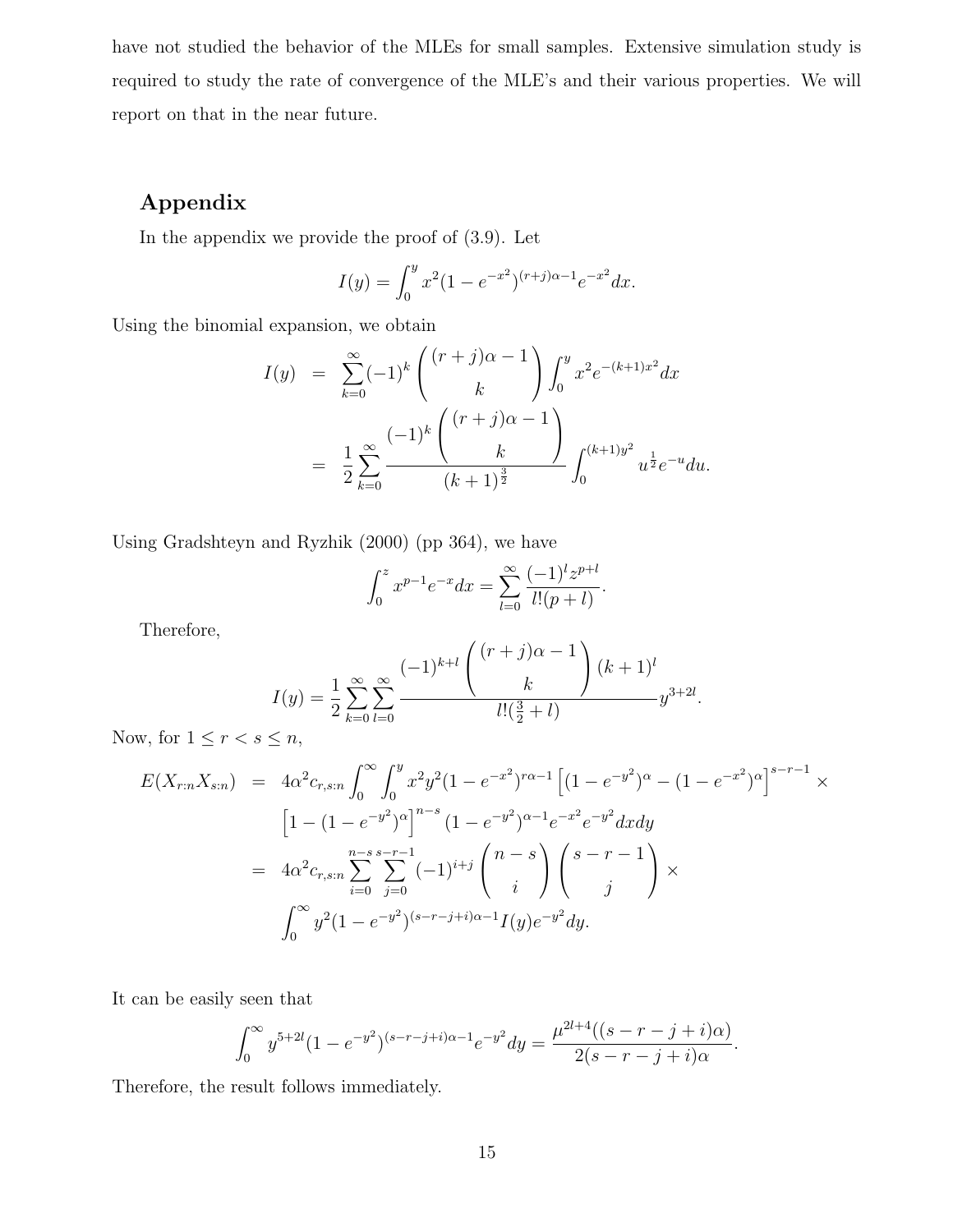## References

- [1] Ahmad, K.E., Fakhry, M.E. and Jaheen, Z.F. (1997). Empirical Bayes estimation of  $P(Y \leq X)$  and characterization of Burr-type X model, *Journal of Statistical Planning* and Inference, 64, 297-308.
- [2] Arnold, B.C., Balakrishnan, N. and Nagaraja, H.N. (1992). A First Course in Order Statistics, John Wiley, New York.
- [3] Bain, L.J. and Engelhardt, M. (1991). Statistical Analysis of Reliability and Life-Testing Models, 2nd. Edition, Marcel and Decker, New York.
- [4] Block, H. W., Savits, T. H. and Singh, H. (1998). On the reversed hazard rate function, Probabilities in the Engineering and Information Sciences, 12, 69-90.
- [5] Burr, I.W. (1942). Cumulative frequency distribution, Annals of Mathematical Statistics, 13, 215-232.
- [6] Chernoff, H. and Lehmann, E.L. (1954). The use of maximum likelihood estimates in  $\chi^2$ tests for goodness of fit, Annals of Mathematical Statistics, 25, 579-586.
- [7] Gradshteyn, I.S. and Ryzhik, I.M. (2000). Table of Integrals Series and Products, 6th. Edition, Academic Press, San Diego, USA.
- [8] Gupta, R.D. and Kundu, D. (1999). Generalized exponential distribution, Australian and New Zealand Journal of Statistics, 41, 173-188.
- [9] Gupta, R.D. and Kundu, D. (2002). Generalized exponential distribution: statistical inferences, Journal of Statistical Theory and Applications, 1, 101-118.
- [10] Jaheen. Z.F. (1995). Bayesian approach to prediction with outliers from the Burr type X model, *Microelectronic Reliability*, **35**, 45-47.
- [11] Jaheen. Z.F. (1996). Empirical Bayes estimation of the reliability and failure rate functions of the Burr type X failure model, Journal of Applied Statistical Sciences, 3, 281-288.
- [12] Johnson, N.L., Kotz, S. and Balakrishnan, N. (1995). Continuous Univariate Distribution Vol. 1, 2nd Edition, John Wiley & Sons, New York.